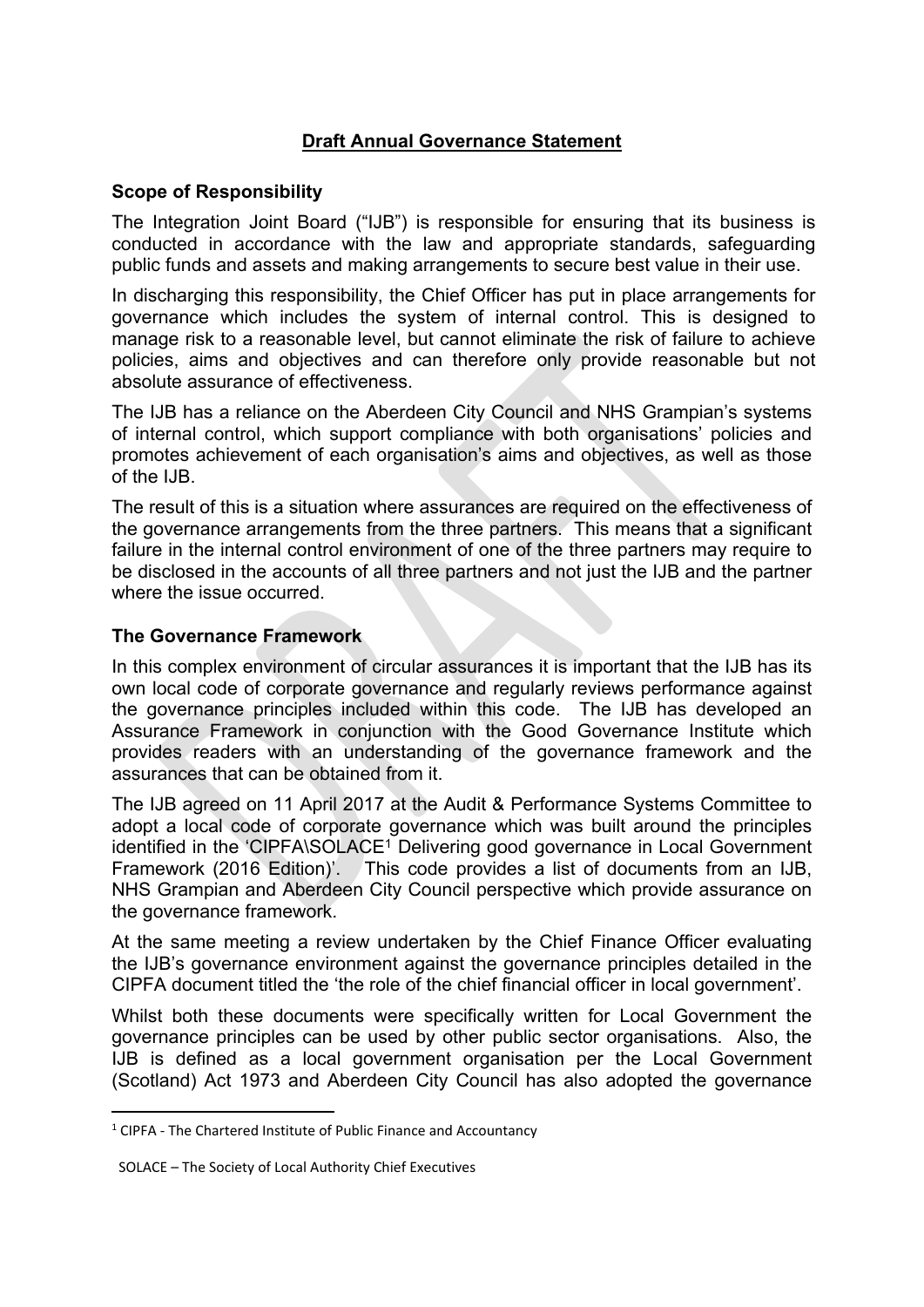principles from the delivering good governance document in its own local code of corporate governance.

Against each of the seven governance principles adopted by the IJB there are key documents, policies and arrangements which help address these. For the IJB some of these documents belong to NHS Grampian and Aberdeen City Council given their operational delivery role and the fact that the staff have remained employed by the partner bodies.

The seven governance principles identified in the local code of corporate governance and recommended in the CIPFA\SOLACE Framework are identified below, along with narratives evidencing compliance with the principles.

## **Principle 1 – Behaving with integrity, demonstrating strong commitment to ethical values and representing the rule of law,**

*Integrity:* The following values of the IJB are indicated in the strategic plan:

- Caring
- Person Centred
- Enabling

These values form part of the decision making process of the IJB and are evident in the actions and decisions made by the Board. The IJB has appointed a Standards Officer who is responsible, amongst other things, for the maintaining of Registers of Interests, Registers of Gifts and Hospitality and training on the Model Code of Conduct for Members of Devolved Public Bodies.

*Ethical Values:* Over the course of this financial year the IJB has agreed in principle to adopt the Unison Ethical Care Charter and has provided funding to care providers to allow the Scottish Living Wage to be paid.

*Rule of Law:* A comprehensive consultation process has been developed with officers from Aberdeen City Council and NHS Grampian to ensure that decisions and reports comply with legislation. A member of the Council's Governance Team attends the IJB to ensure that decisions taken are in line with any legislative requirements. The IJB has appointed a Chief Finance Officer to ensure that the accounts and finances are in line with the statutory accounting environment. The IJB has standing orders and an integration scheme which provide information on where decisions can be made. Two sub committees have been created and each have their own terms of reference.

*Improvement activities undertaken during the year:* The standing orders of the IJB have been reviewed and updated. The integration scheme of the IJB has also been updated and approved by both NHS Grampian and Aberdeen City Council. The register of interests for IJB members has been updated by the IJB members and published online. The powers delegated to officers by Aberdeen City Council were updated and a role and responsibilities protocol has now been agreed by the IJB for the Chief Officer and Chief Finance Officer. An officer from the Council's Governance Team is now based in the IJB Management Office for at least one day a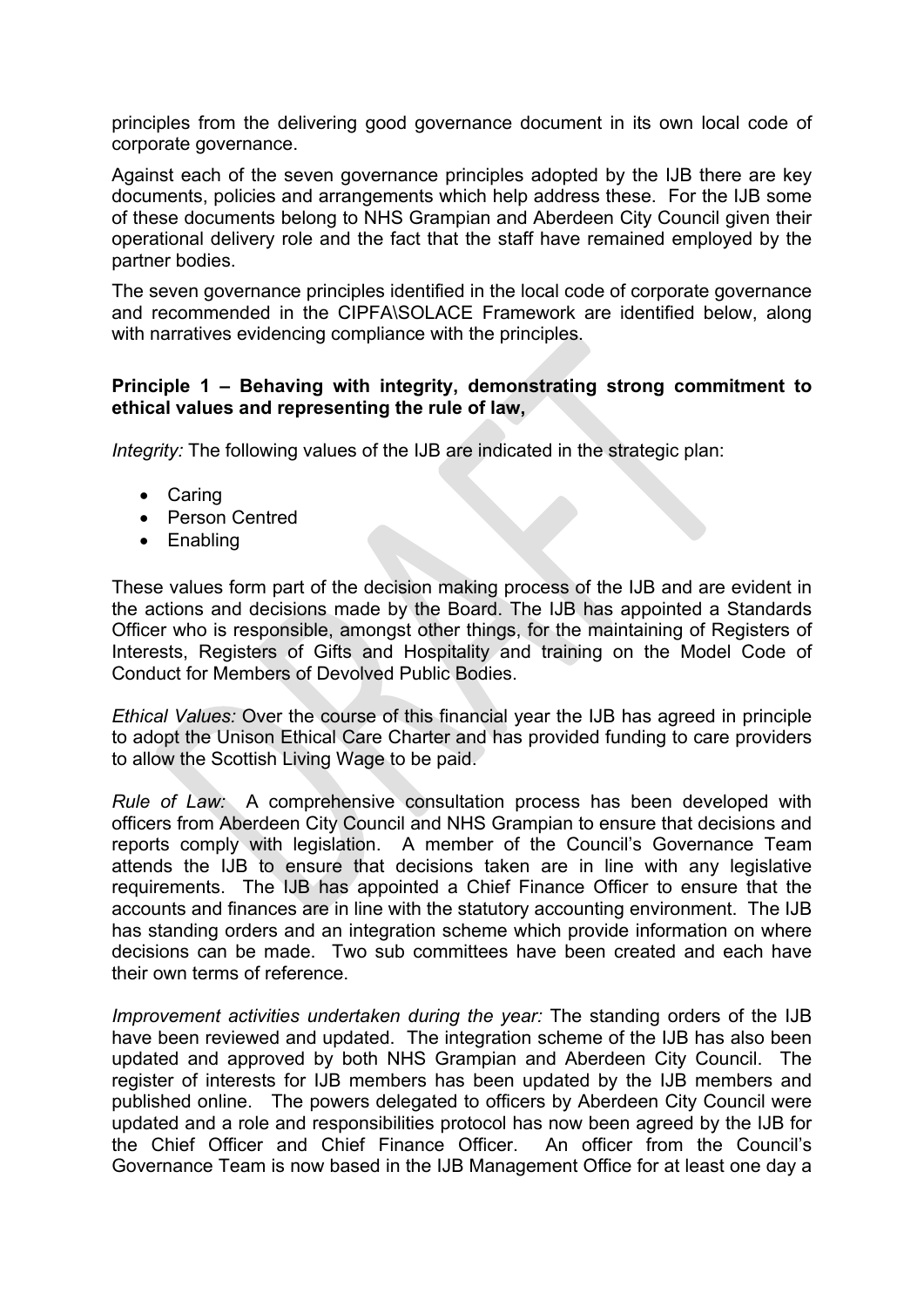week. The IJB's format for formal Directions has been updated to make reference to the strategic plan priorities. An induction process was undertaken for new IJB members.

*Future Developments:* The terms of reference for the two sub committees will be reviewed during the next financial year.

### **Principle 2 – Ensuring openness and comprehensive stakeholder engagement,**

*Openness:* The IJB is a public board where members of the public can attend and agendas, reports and minutes are available to review. Therefore, members of the public can assess whether they believe that decisions are being taken in the public interest. The Audit & Performance Systems Committee is also a public meeting. The IJB has its own complaints handling procedure which complies with Scottish Public Services Ombudsman's guidance.

*Stakeholder Engagement:* The non-voting membership of the IJB is set out in the Public Bodies (Joint Working) (Integration Joint Boards) (Scotland) Order 2014. This comprises six professional members and a minimum of 4 stakeholder representatives for each of the following groups - staff, third sector bodies, service users and carers. The IJB agreed a budget protocol on the 7 March 2017 which sought to formalise stakeholder engagement with the partner organisations around the budget process. Care providers are very much thought of as a key part of the partnership and invited to the majority of the events the IJB hosts. The IJB has established the Aberdeen City Joint Staff Forum, which includes representation from the trade unions and the staff partnership, as a forum for workforce issues affecting social care and health staff.

*Improvement activities undertaken during the year:* A number of workshops have been held during the year, particularly around primary care and the transformation programme. A communications protocol documenting how the IJB will communicate with its stakeholder has been developed and approved by the IJB's Executive Team. A communication grid has also been established which shows when, where and what we plan to communicate throughout the year. The complaints handling procedure was agreed by Audit & Performance Systems Committee on 20 June 2017.

*Future Developments:* Implement the duty of candour guidance across the partnership.

#### **Principle 3 – Defining outcomes in terms of sustainable economic, social and environmental benefits**,

*Economic:* The IJB has agreed a Medium Term Financial Strategy which will be updated annually. The transformation programme and IJB report format specifically highlight the economic impact of the decisions being taken on current and future financial years. Work has been undertaken to establish the financial and operational benefits of the major transformation projects.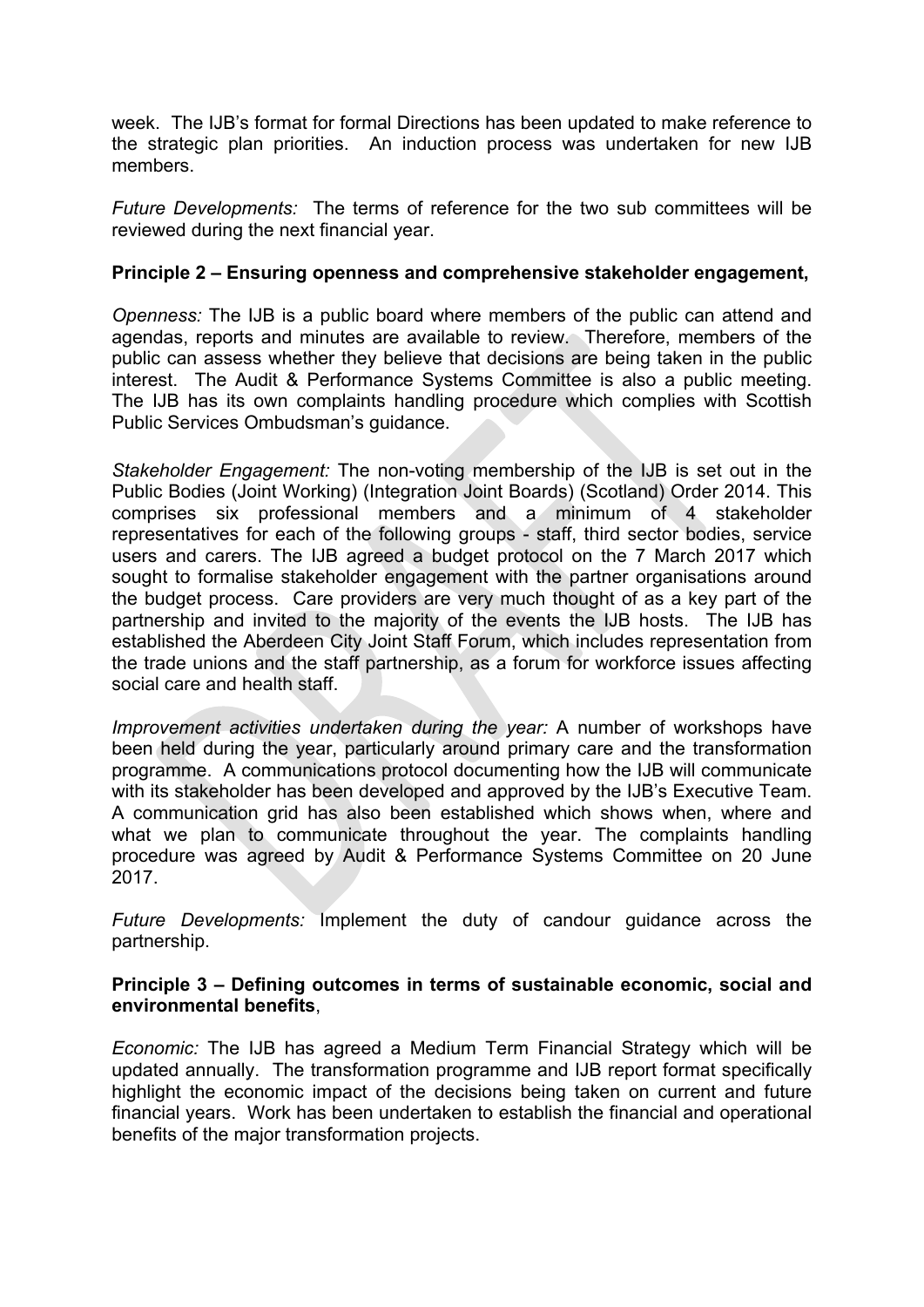*Social:* The IJB has published a strategic plan which identifies outcomes and the direction of travel over the next few years. The majority of outcomes are closely linked to how social care and health services will be delivered and improved over the life of the strategic plan.

*Environmental:* A public bodies climate change duties report is collated and submitted annually on behalf of the IJB

# **Principle 4 - Determining the interventions necessary to optimise the achievement of intended outcomes,**

*Interventions:* A transformation programme has been developed focussing on six big ticket items which will help support the delivery of the strategic plan. These six big ticket items are monitored on a regular basis and information on progress is received by the Integration Joint Board and the Audit & Performance Systems Committee for scrutiny and challenge. Decisions to procure services costing over £50,000 are taken by the Integration Joint Board in so far as it relates to a Direction made to the NHS or Aberdeen City Council in respect of a delegated function and each report contains a section on risk. The Transformation Board monitors any new projects ensuring that an optional appraisal and project plan is developed in line with best practice. The benefits, both financial and non-financial, are highlighted and contained in the project plans.

*Future Developments:* The IJB should review and update its Strategic Plan during the financial year 2018/19.

### **Principle 5 – Developing the entity's capacity, including the capability of its leadership and the individuals within it,**

*Entity's Capacity:* A workforce plan has been developed for the IJB covering health and social care services. Capacity is further developed and scrutinised by having stakeholders out with those employed by the IJB, ACC or NHS Grampian around the IJB and many of its working groups.

*Leadership:* The IJB has set itself goals and has evaluated their performance against these goals.An organisational development plan has been developed and agreed which has a focus on leadership. A conference was held by the partnership during the year focussing on social care and health which was well attended.

*Individuals:* An induction programme has been established for the IJB which complements the induction programmes of NHS Grampian and Aberdeen City Council. Monthly newsletters are sent to all staff and an awards ceremony was held to celebrate achievements during the year. Staff surveys have been undertaken for Council staff and the 'imatter' survey is undertaken annually. The outputs from these surveys are discussed by the IJB Executive Team and any necessary improvement actions implemented.

*Improvement activities undertaken during the year:* The 'imatter' survey was undertaken and teams have prepared their action plans on the basis of the information included. A dignity at work staff survey was also rolled out to staff and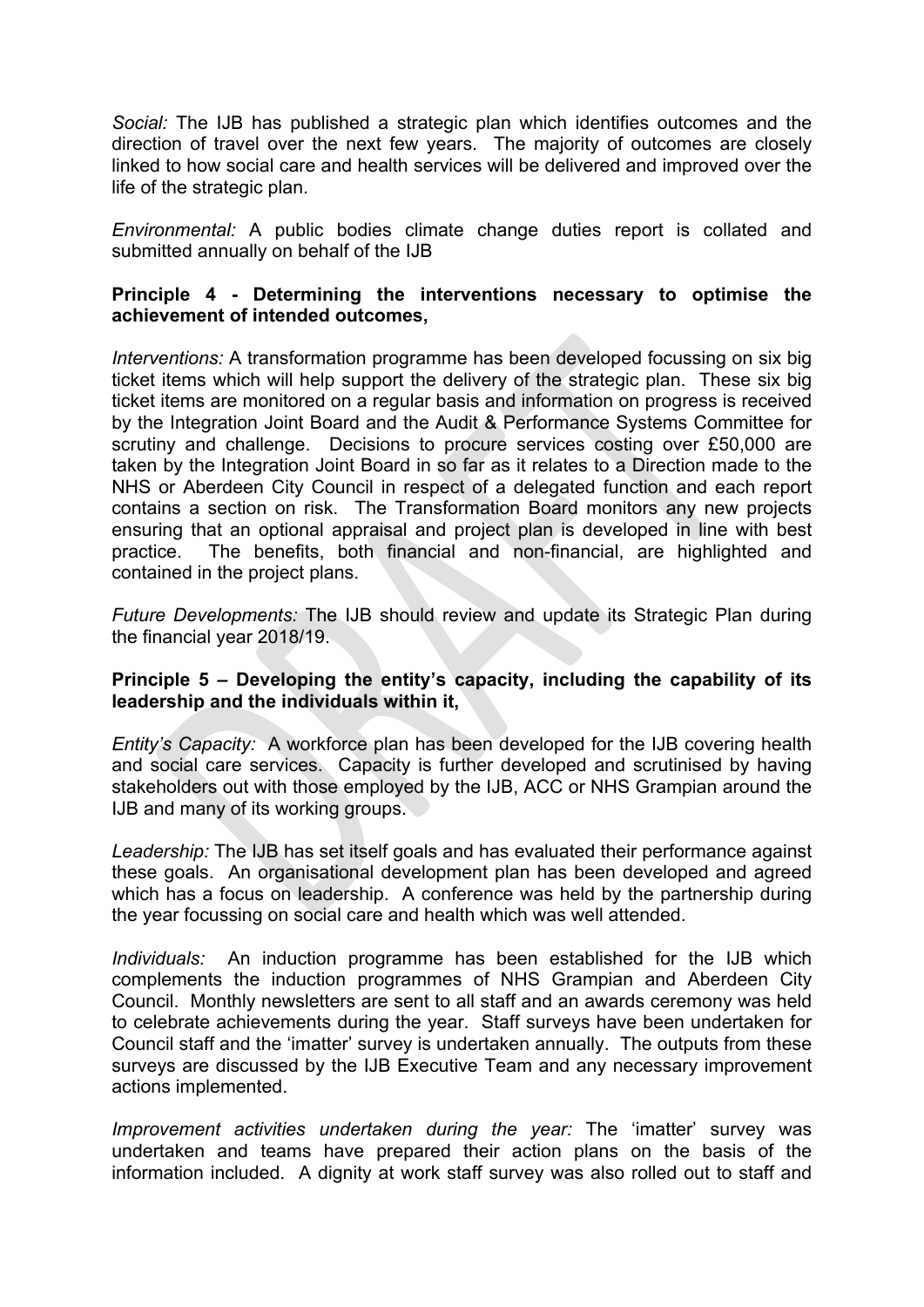the results are in the process of being reviewed by the IJB Executive Team. A leadership programme called 'From the Ground Up' led by the IJB Executive Team has been established. This involves the IJB Executive Team visiting operational services and also hosting quarterly leadership events for third and fourth tier managers.

## **Principle 6 - Managing risk and performance through robust internal control and strong public financial management,**

*Risk:* Two risk registers have been developed. The first is an IJB strategic risk register and this documents the risk that the IJB may face in delivery of the strategic plan. The second register covers operational risks and is a summary of the departmental operational risk registers. Both the strategic risk register is updated frequently and reported to the Audit & Performance Systems Committee and the IJB.

*Performance:* A performance management framework has been developed for the IJB and is reported frequently to the Audit & Performance Systems Committee and the IJB. Performance is also monitored by bi-monthly city sector performance review meetings, where the Chief Executives and senior finance officers from NHS Grampian and Aberdeen City Council discuss performance and finance in a structured meeting with the Chief Officer and Chief Finance Officer. Performance management information is provided at a national NHS level and also contained within the statutory performance indicators reported by the Council. An annual performance report is required as defined in the legislation (Public Bodies (Joint Working) (Scotland) Act 2014) underpinning the creation of the IJB.

*Internal Controls:* The internal control environment is largely delivered by the partner organisations given their operational remit. However, internal controls are evidenced in the IJB integration scheme and financial regulations. A review of the IJB internal controls is undertaken annually by the Chief Internal Auditor and his opinion on the adequacy of the internal control environment is highlighted below.

*Financial Management:* The IJB has received quarterly reports on the financial position as indicated in the integration scheme. All IJB reports contain a financial implications section advising the IJB on the budget implications of agreeing the recommendations of the report.

*Improvement activities undertaken during the year:* A Medium Term Financial Strategy has been prepared and agreed by the IJB. A Strategic Commissioning Implementation plan was also approved. The Board Assurance and Escalation Framework was reviewed by Audit & Performance Systems Committee and final agreement was given to the revised version by the IJB on 30 January 2018.

*Future Developments:* A workshop will be undertaken with the IJB on the risk and risk registers. The risk appetite statement will be reviewed and agreed by the IJB.

#### **Principle 7 – Implementing good practices in transparency, reporting, and audit to deliver effective accountability.**

*Transparency:* The IJB meetings are held in public and the agendas, reports and minutes are available for the public to inspect. Public attendance is welcome at the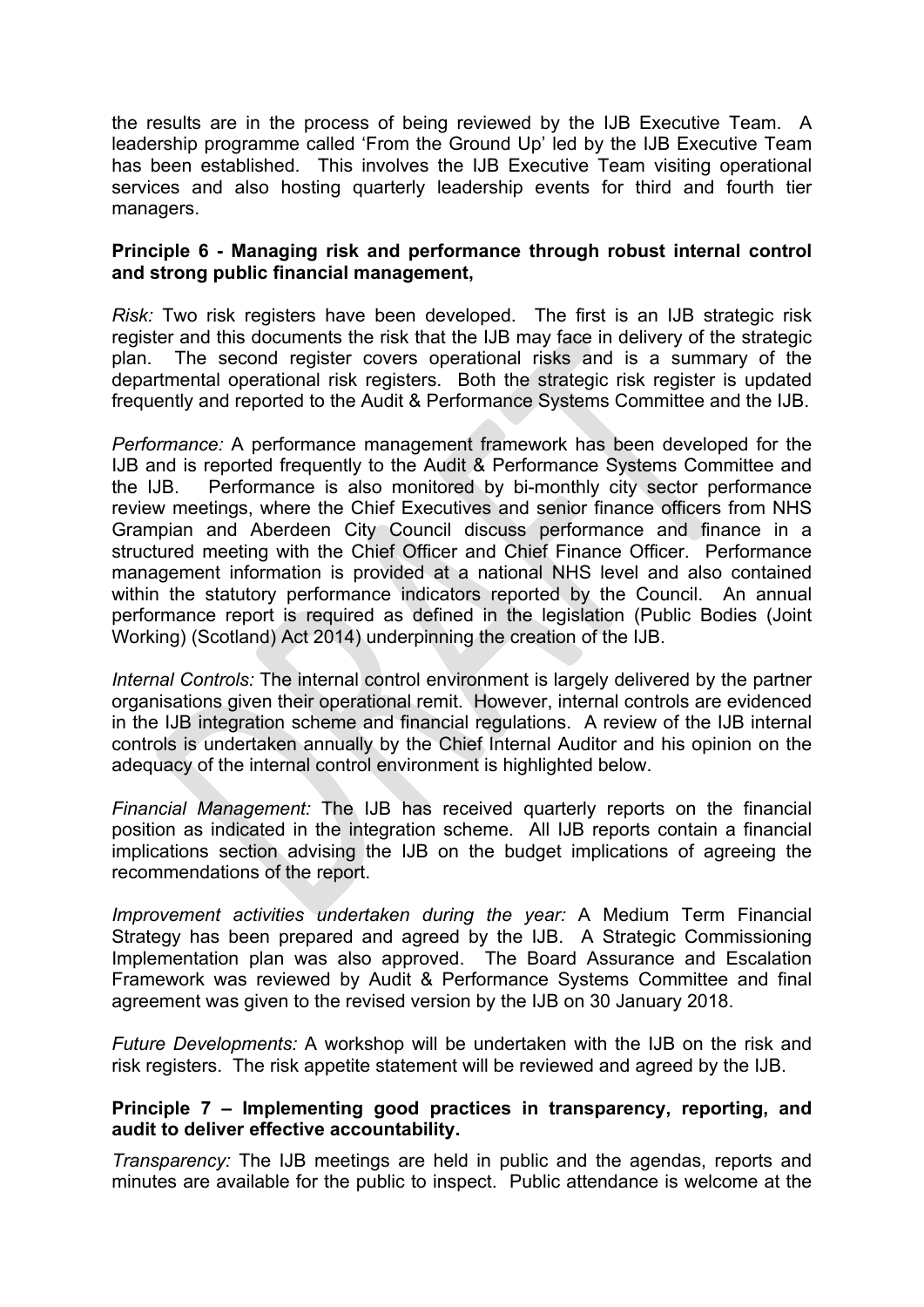IJB meetings. The Audit & Performance Systems committee is held in public. The IJB has developed a publication scheme as required under the Freedom of Information (Scotland) Act 2002.

*Reporting:* The annual accounts management commentary section will have a focus on both financial and service performance over the last financial year.

*Audit:* The 2016/17 accounts received an unqualified audit opinion. The Audit & Performance Systems Committee has received an internal audit plan from the Chief Internal Auditor and internal audit reports over the last financial year.

*Improvement activities undertaken during the year:* Work has been undertaken on performance monitoring at a national level through the Ministerial Steering Group (MSG) and they have developed indicators for the IJBs which are used as the basis for improvement planning.

#### **Review of Effectiveness**

The IJB has responsibility for conducting, at least annually, a review of the effectiveness of the governance arrangements, including the system of internal control. The review is informed by the work of the IJB Executive Team (who have responsibility for the development and maintenance of the internal control framework environment), the work of the internal auditor and the Chief Internal Auditor's annual report, and reports from the external auditor and other review agencies and inspectorates.

The Chief Internal Auditor (2016/17 for illustrative purposes only, will be updated prior to publication) has reviewed the IJB's internal control framework and in his opinion reasonable assurance can be placed upon the adequacy and effectiveness of the Board's internal control system in the year to 31 March 2017.

However, some significant concerns have been identified throughout the year. Recommendations graded as "major" were made in an Aberdeen City Council Internal Audit report in 2016/17 relating to Adult Social Work Purchasing and Creditors Procedures. Recommendations made regarding the issues identified were either agreed by management or the Aberdeen City Council Audit, Risk and Scrutiny sought, and were satisfied with, management assurances at Committee.

In addition, there were limitations to the scope of planned Internal Audit work in relation to Aberdeen City Council. These limitations related to not being permitted access to records held within the Care First system (with data being provided to Internal Audit by officers) and impacted on audits of Self-Directed Support and the Care First System now remedied.

Whilst the above issues occurred, areas of good practice, improvement, and procedural compliance were also identified and these have been detailed in individual assignment reports.

The external auditor's 2017/18 annual report had one formal recommendation for the Executive Team about establishing a formal records management procedure with version control features. The IJB is in the process of rolling out Microsoft Office 365 and has created a separate environment for files for the final accounts. This system means only one version of the file will be available and it is possible to track back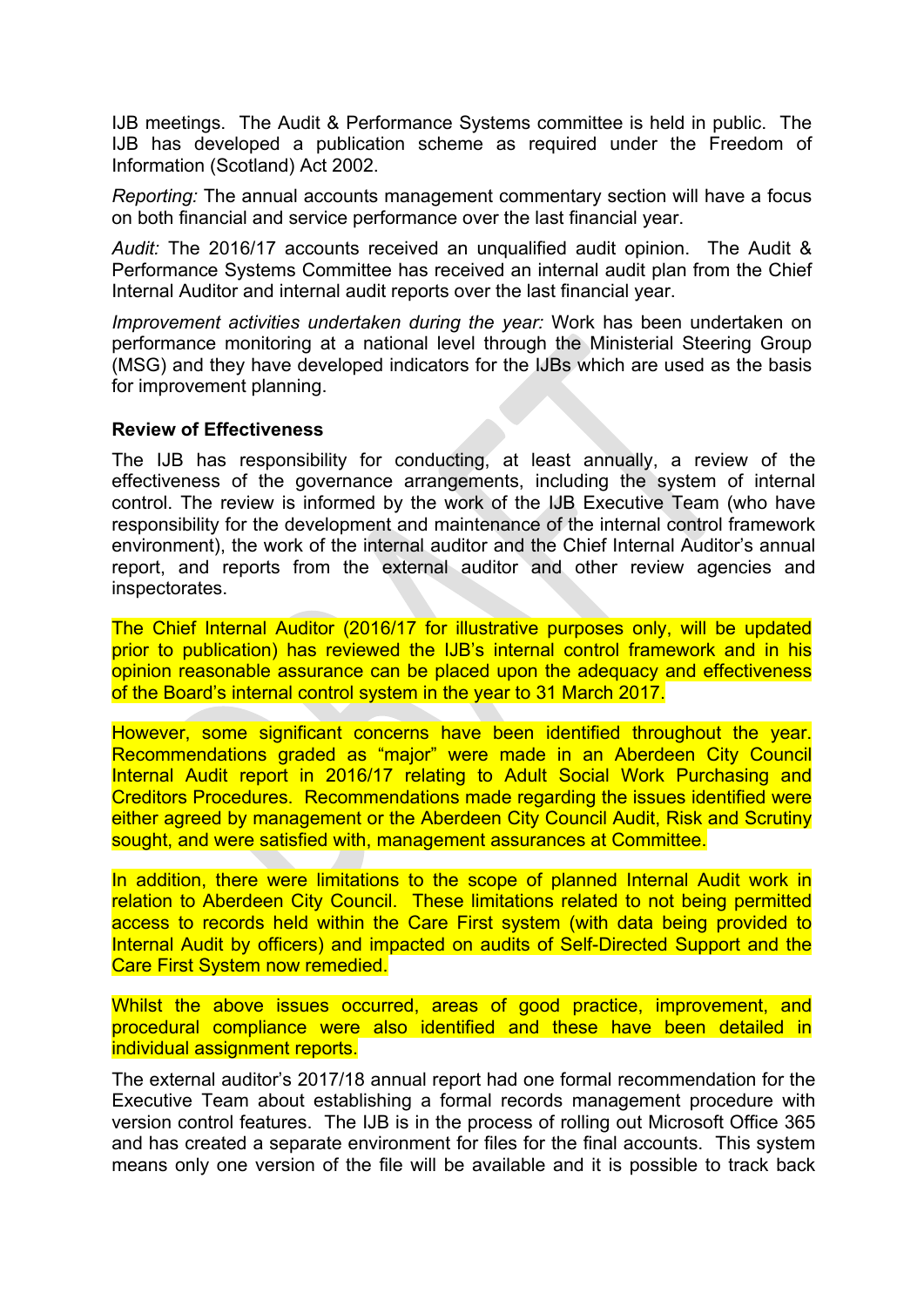when changes were made and by whom. This system will be rolled out in due course across the Partnership.

The governance framework was reviewed by the Executive Team against the governance principles identified in the CIPFA Role of the Chief Finance Officer Framework. The Audit & Performance Systems Committee were updated on progress with the implementation of improvement actions identified on the 10 April 2018.

The local code of corporate governance was agreed by the Audit & Performance Systems Committee on the 11 April 2017 and progress against the seven principles is detailed above. At Audit & Performance Systems Committee on the 10 April 2018 an update was provided on the sources of assurance contained in the local code of governance.

The work undertaken against the improvement actions highlighted in the 2017/18 annual governance statement are detailed in the improvement activities undertaken during the year sections detailed above.

It is recognised that the IJB's governance framework is evolving as it matures and that future development work is required to provide further assurance against the governance principles. A summarised list of the 2018/19 improvement actions is shown directly below:

|    | Area for Improvement<br><b>Outcome</b> to Be<br>and<br><b>Achieved</b> | <b>Improvement Action</b><br><b>Agreed</b>      | <b>Responsible</b><br>Party      | <b>Completion</b><br><b>Date</b> |
|----|------------------------------------------------------------------------|-------------------------------------------------|----------------------------------|----------------------------------|
| 1. | Sub Committee Terms of<br>Reference                                    | Review to ensure still<br>fit for purpose       | Committee<br><b>IJB</b><br>Clerk | 31<br>March<br>2019              |
| 2. | Duty of Candour                                                        | Implement<br>across<br>Partnership              | <b>Business</b><br>Manager       | 31<br>March<br>2019              |
| 3. | <b>Strategic Plan</b>                                                  | Update<br>the<br>strategic<br>plan              | Strategy<br>Lead<br>Manager      | 31<br>March<br>2019              |
| 4. | <b>Risk Registers</b>                                                  | Hold a workshop on<br>these with IJB<br>members | Chief Officer                    | 31<br>March<br>2019              |

In addition, the review of the effectiveness of the governance arrangements and systems of internal control within Aberdeen City Council and NHS Grampian places reliance upon the individual bodies' management assurances in relation to the soundness of their systems of internal control.

Accordingly the following notes support the reliance that is placed upon those systems:

## *i)* **Aberdeen City Council's governance framework – (2016/17 for illustrative purposes only, will be updated prior to publication)**

Aberdeen City Council's governance framework comprises the systems and processes, culture and values by which the Council is directed and controlled, and the activities through which it accounts to, engages with and leads the community. It enables the Council to monitor the achievement of its strategic objectives as set out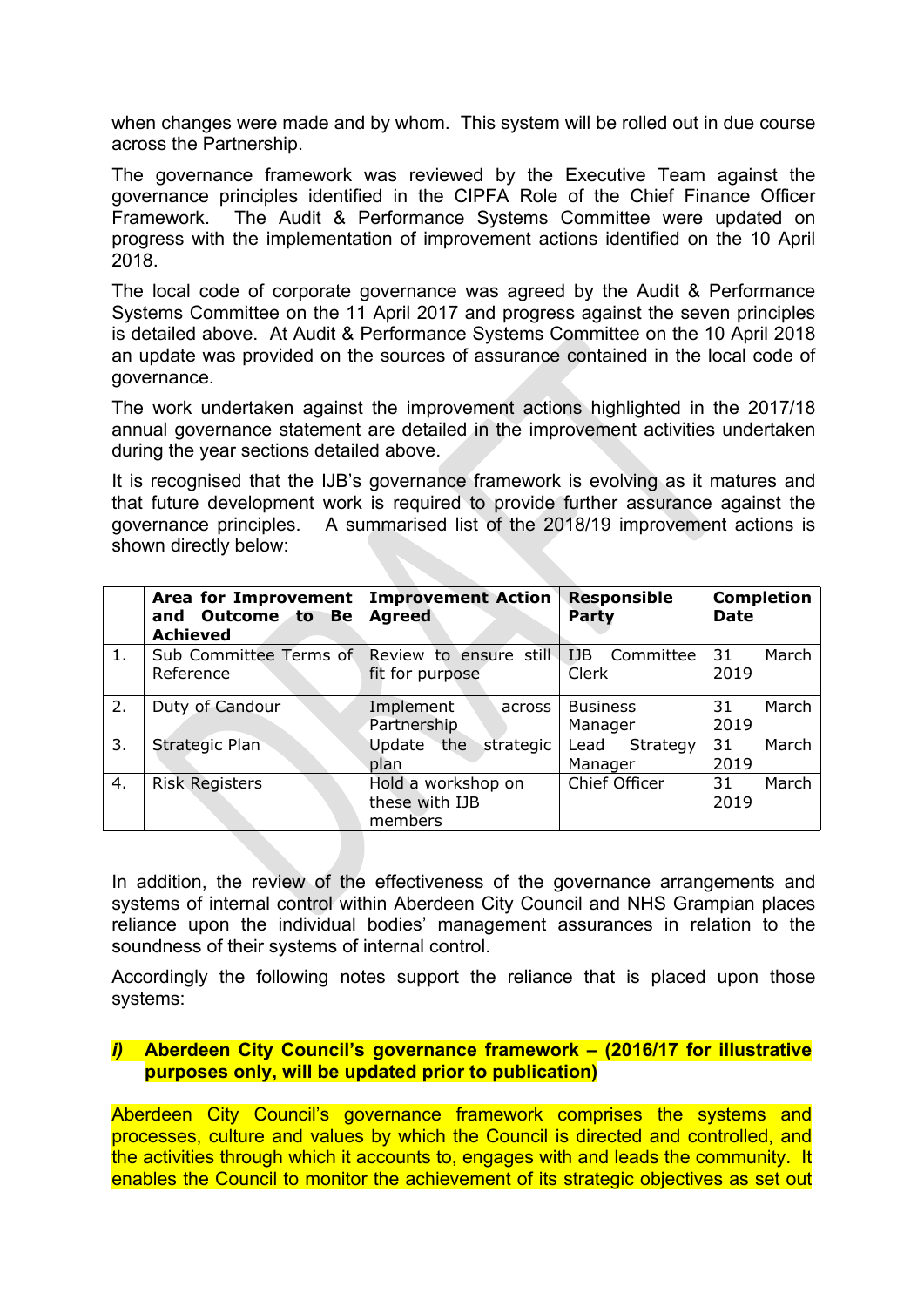in the Strategic Business Plan 2017/18, where the role of governance, performance management and risk management are recognised as crucial in improving stewardship and how we do business. Reviewing our governance activity enables us to consider whether those objectives have led to the delivery of appropriate, cost effective services to the citizens of Aberdeen.

The system of internal control is a significant part of that framework and is designed to manage risk to a reasonable level. It cannot eliminate all risk of failure to achieve policies, aims and objectives and can therefore only provide reasonable and not absolute assurance of effectiveness. The system of internal control is based on an ongoing process designed to identify and prioritise the risks to the achievement of the Council's policies, aims and objectives, to evaluate the likelihood of those risks being realised and the impact should they be realised, and to manage them efficiently, effectively and economically. The Audit, Risk and Scrutiny Committee has a key role in this and an annual report of its activities will be approved by the committee and referred to Council for its consideration. This demonstrates the Council's governance arrangements through improved transparency, understanding and challenge of the activity and outcomes from the Audit, Risk & Scrutiny Committee.

The Council has an approved Local Code of Corporate Governance which sets out our commitment to the seven principles recommended in the CIPFA / SOLACE Framework 2016, by citing the primary sources of assurance which demonstrate the effectiveness of our systems of internal control. The revised Code, approved by Council on 15 March 2017, can be viewed at:

[https://committees.aberdeencity.gov.uk/documents/s67547/LocalCodeofCorporateG](https://committees.aberdeencity.gov.uk/documents/s67547/LocalCodeofCorporateGovernance.pdf) [overnance.pdf](https://committees.aberdeencity.gov.uk/documents/s67547/LocalCodeofCorporateGovernance.pdf)

In summary the Council has undertaken a self-evaluation of its Local Code of Corporate Governance and determined that there is strong compliance with the Code and that governance processes, procedures, performance reporting and engagement material are well managed by the organisation. The Council has a clear approach to the decision-making process and seeks to engage with those in the community and with partners and staff.

**The Chief Executive and Leader of the Council have certified that reasonable assurance can be placed upon the adequacy and effectiveness of Aberdeen City Council's systems of governance and that the annual review demonstrates sufficient evidence that the Code of Corporate Governance operates effectively. Furthermore, the Council proposes over the coming year to take steps to further enhance governance arrangements and are satisfied that these steps will address the need for improvements that were identified in the review of effectiveness and will monitor their implementation and operation as part of the next annual review.**

#### *ii)* **NHS Grampian governance framework – (2016/17 for illustrative purposes only, will be updated prior to publication)**

NHS Grampian is required to operate within the aspects of the Scottish Public Finance Manual (SPFM) which are set out within the guidance issued to Chief Executives and more generally to all Board members by the Scottish Government Health Directorates as being applicable to NHS Boards. The SPFM is issued by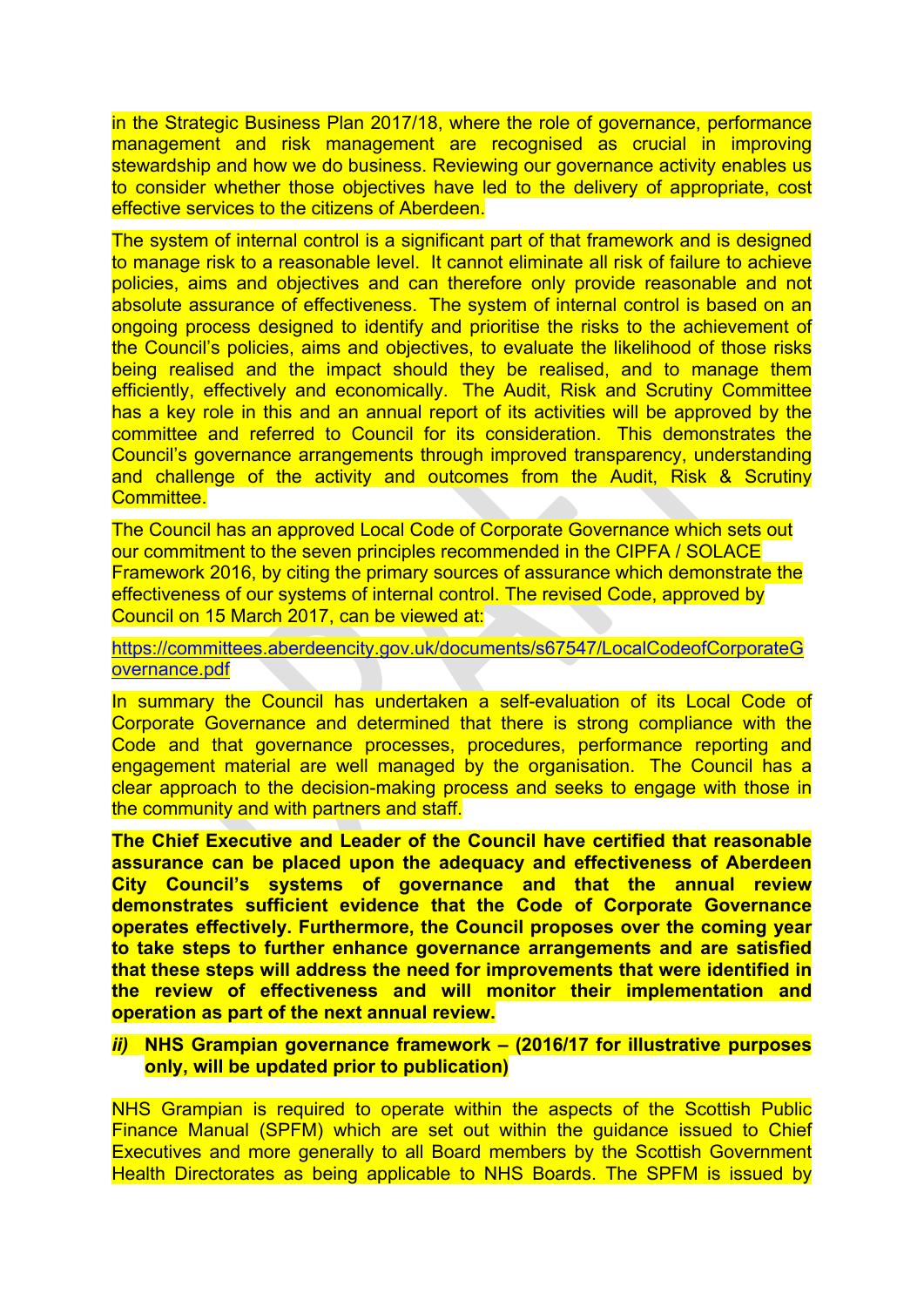Scottish Ministers to provide guidance to the Scottish Government and other relevant bodies on the proper handling and reporting of public funds. The SPFM sets out the relevant statutory, parliamentary and administrative requirements, emphasises the need for efficiency, effectiveness and economy, and promotes good practice and high standards of propriety.

As Accountable Officer, the Chief Executive is responsible for maintaining an adequate and effective system of internal control that identifies, prioritises and manages the principal risks facing the organisation, promotes achievement of the organisation's aims and objectives and supports compliance with the organisation's policies and safeguarding public funds.

The Board continually monitors and reviews the effectiveness of the system of internal control with a specific focus on the delivery of safe and effective patient care, achievement of national and local targets and demonstrating best value and the efficient use of resources. Key elements of the system of internal control include:

- **Executive and senior managers who are required to develop, implement and** maintain adequate internal controls across their areas of responsibility;
- The work of the internal auditor, who submit to the Audit Committee regular reports which include their independent and objective opinion on the effectiveness of risk management, internal control and governance processes;
- Management letters and other reports issued by external audit;
- Financial plans, service plans and related organisational performance and risk management reports presented to the Board and relevant governance committees;
- Reports relating to the recent reviews carried out by Health Improvement Scotland and other inspection agencies; and
- Transparent assumptions regarding the timing of investment to deliver a significant reduction in high risk backlog maintenance in clinical areas agreed by the Scottish Government Health and Social Care Directorates as part of the Board's Asset Management Plan.
- Annual statements of assurance from each of the core governance committees of the Board, including the Endowment Committee with respect to the governance arrangements that exist for the NHS Grampian Endowment Funds charity which is consolidated with the main Board accounts;
- Written confirmation from executive and senior managers that controls within their individual areas of responsibility are adequate and have been operating effectively throughout the year;
- During the year, minutes of the meetings of the core governance committees were provided to all Board members.
- Consideration of the governance statement and its disclosures by Internal Audit, the Audit Committee and Board members;